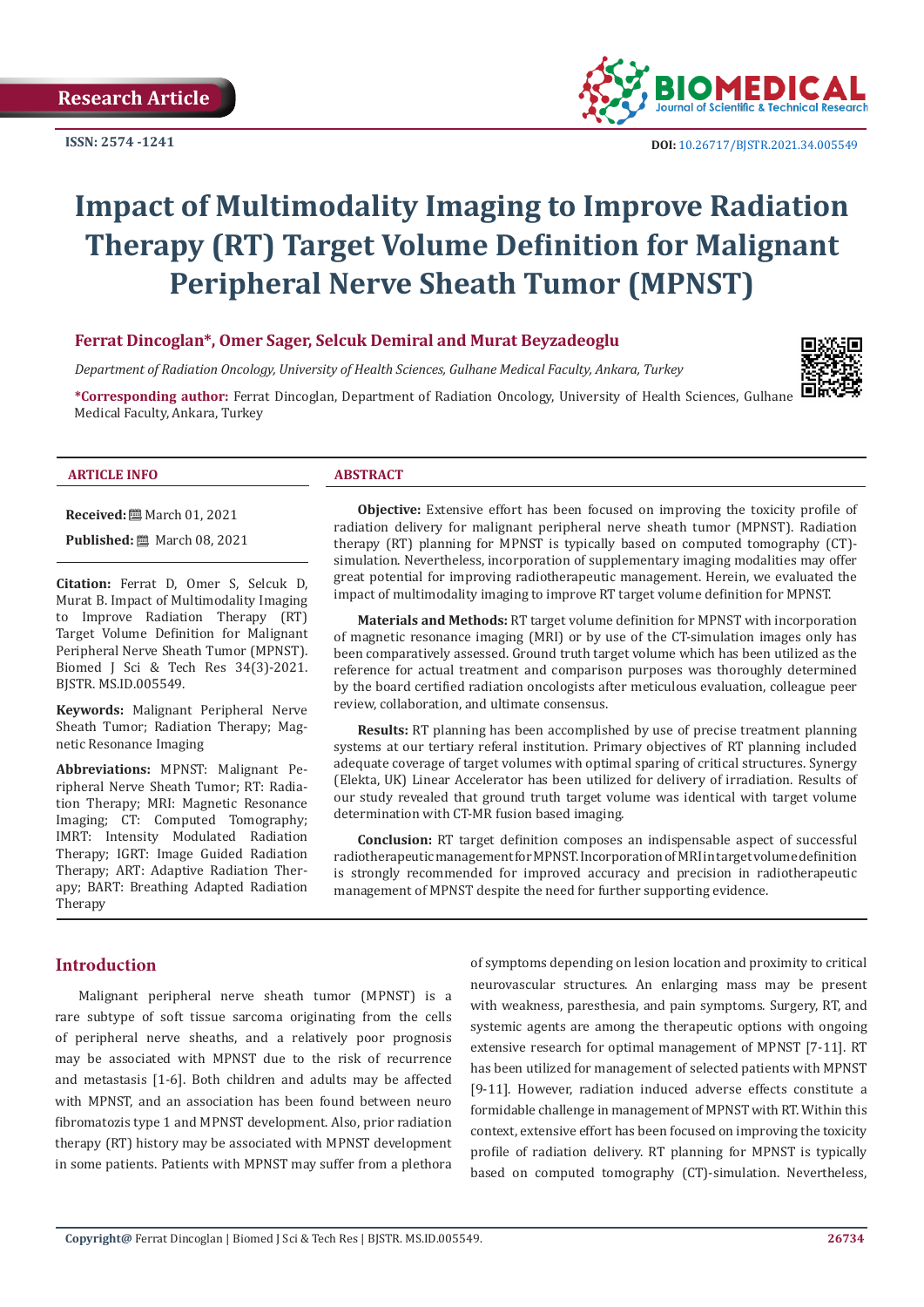incorporation of supplementary imaging modalities may offer great potential for improving radiotherapeutic management. Herein, we evaluated the impact of multimodality imaging to improve RT target volume definition for MPNST.

# **Materials and Methods**

RT target volume definition for MPNST with incorporation of magnetic resonance imaging (MRI) or by use of the CT-simulation images only has been comparatively assessed. Ground truth target volume which has been utilized as the reference for actual treatment and comparison purposes was thoroughly determined by the board certified radiation oncologists after meticulous evaluation, colleague peer review, collaboration, and ultimate consensus. Personalized assessment included the lesion location and volume, symptomatology, preferences, and projected outcomes of radiotherapeutic management for all patients. CT-simulator (GE Lightspeed RT, GE Healthcare, Chalfont St. Giles, UK) available at our department has been utilized for RT planning. Acquired planning CT images have been transferred to the contouring workstation (SimMD, GE, UK) via the network for precise delineation of target volumes and critical structures in close vicinity of the target. Either CT-simulation images only or fused CT and MR images have been used in definition of target volumes for radiotherapeutic management. Target volume definition with CT only and with incorporation of CT-MR fusion has been comparatively assessed.

### **Results**

RT planning has been accomplished by use of precise treatment planning systems at our tertiary referral institution. Primary objectives of RT planning included adequate coverage of target volumes with optimal sparing of critical structures. Definition of the ground truth target volume has been meticulously performed by the board certified radiation oncologists following thorough evaluation, colleague peer review, collaboration and ultimate consensus to be utilized for actual treatment and for comparative analysis. Synergy (Elekta, UK) Linear Accelerator has been utilized for delivery of irradiation. Target volume definition by CT-only imaging and by CT-MR fusion based imaging has been evaluated comparatively. Results of our study revealed that ground truth target volume was identical with target volume determination with CT-MR fusion based imaging.

# **Discussion**

MPNST may have potential for recurrence and metastasis which may portend a grim prognosis in a group of affected patients. Given that patients at younger ages may suffer from MPNST, utmost consideration for adverse effects of any prescribed treatment is crucial. The discipline of radiation oncology has experienced significant advances recently with critical improvements in the context of adaptive RT approaches and state of the art treatment delivery techniques such as incorporation of Intensity Modulated Radiation Therapy (IMRT), Image Guided Radiation Therapy (IGRT), Adaptive Radiation Therapy (ART), Breathing Adapted Radiation Therapy (BART), automatic segmentation methods, molecular imaging techniques, and stereotactic irradiation strategies [12-46]. Regarding radiotherapeutic management of MPNST, good response to therapy and promising outcomes have been reported [9-11]. Nevertheless, there is still room for improvements for further substantiating the role of RT in MPNST management. Adverse effects of irradiation constitute a critical concern over radiotherapeutic management of patients particularly at earlier ages of their lifespan. A pertinent goal of RT may thus include minimized exposure of normal tissues which may be achieved through incorporation of IGRT techniques. RT target definition is a very critical component of management which may significantly affect treatment outcomes in terms of tumor control and toxicity. While irradiation of larger target volumes may result in increased adverse RT effects, targeting of smaller volumes may lead to treatment failure.

At this point, accuracy and precision in RT target definition becomes crucial. Typical RT workflow includes utilization of CTsimulation for RT planning. However, multimodality imaging with incorporation of MRI may offer several advantages including detailed characterization of growth pattern, growth dynamics and disease extent as addressed in a critical review by Salamon, et al. [47]. Several other studies have also investigated multimodality imaging based target volume definition for other tumors [48-67]. In conclusion, RT target definition composes an indispensable aspect of successful radiotherapeutic management for MPNST. Incorporation of MRI in target volume definition is strongly recommended for improved accuracy and precision in radiotherapeutic management of MPNST despite the need for further supporting evidence.

#### **References**

- 1. [Xu Y, Xu G, Liu Z, Duan J, Lin Y, et al. \(2021\) Incidence and prognosis](https://europepmc.org/article/med/33219865) [of distant metastasis in malignant peripheral nerve sheath tumors. Acta](https://europepmc.org/article/med/33219865) [Neurochir 163\(2\): 521-529.](https://europepmc.org/article/med/33219865)
- 2. [Meister MT, Scheer M, Hallmen E, Stegmaier S, Vokuhl C, et al. \(2020\)](https://onlinelibrary.wiley.com/doi/abs/10.1002/jso.26153) [Malignant peripheral nerve sheath tumors in children, adolescents, and](https://onlinelibrary.wiley.com/doi/abs/10.1002/jso.26153) [young adults: Treatment results of five Cooperative Weichteilsarkom](https://onlinelibrary.wiley.com/doi/abs/10.1002/jso.26153) [Studiengruppe \(CWS\) trials and one registry. J Surg Oncol 122\(7\): 1337-](https://onlinelibrary.wiley.com/doi/abs/10.1002/jso.26153) [1347.](https://onlinelibrary.wiley.com/doi/abs/10.1002/jso.26153)
- 3. [Scheithauer BW, Erdogan S, Rodriguez FJ, Burger PC, Woodruff JM, et al.](https://pubmed.ncbi.nlm.nih.gov/19065105/) [\(2009\) Malignant peripheral nerve sheath tumors of cranial nerves and](https://pubmed.ncbi.nlm.nih.gov/19065105/) [intracranial contents: a clinicopathologic study of 17 cases. Am J Surg](https://pubmed.ncbi.nlm.nih.gov/19065105/) [Pathol 33\(3\): 325-338.](https://pubmed.ncbi.nlm.nih.gov/19065105/)
- 4. [Van Noesel MM, Orbach D, Brennan B, Kelsey A, Zanetti I, et al. \(2019\)](https://pubmed.ncbi.nlm.nih.gov/31241238/) [Outcome and prognostic factors in pediatric malignant peripheral](https://pubmed.ncbi.nlm.nih.gov/31241238/) [nerve sheath tumors: An analysis of the European Pediatric Soft Tissue](https://pubmed.ncbi.nlm.nih.gov/31241238/) [Sarcoma Group \(EpSSG\) NRSTS-2005 prospective study. Pediatr Blood](https://pubmed.ncbi.nlm.nih.gov/31241238/) [Cancer 66\(10\): e27833.](https://pubmed.ncbi.nlm.nih.gov/31241238/)
- 5. [Martin E, Coert JH, Flucke UE, Slooff WM, van de Sande MAJ, et al. \(2020\)](https://pubmed.ncbi.nlm.nih.gov/31889416/) [Neurofibromatosis-associated malignant peripheral nerve sheath](https://pubmed.ncbi.nlm.nih.gov/31889416/) [tumors in children have a worse prognosis: A nationwide cohort study.](https://pubmed.ncbi.nlm.nih.gov/31889416/) [Pediatr Blood Cancer 67\(4\): e28138.](https://pubmed.ncbi.nlm.nih.gov/31889416/)
- 6. [Fuchs B, Spinner RJ, Rock MG \(2005\) Malignant peripheral nerve sheath](https://pubmed.ncbi.nlm.nih.gov/16442014/) [tumors: an update. J Surg Orthop Adv 14\(4\): 168-174.](https://pubmed.ncbi.nlm.nih.gov/16442014/)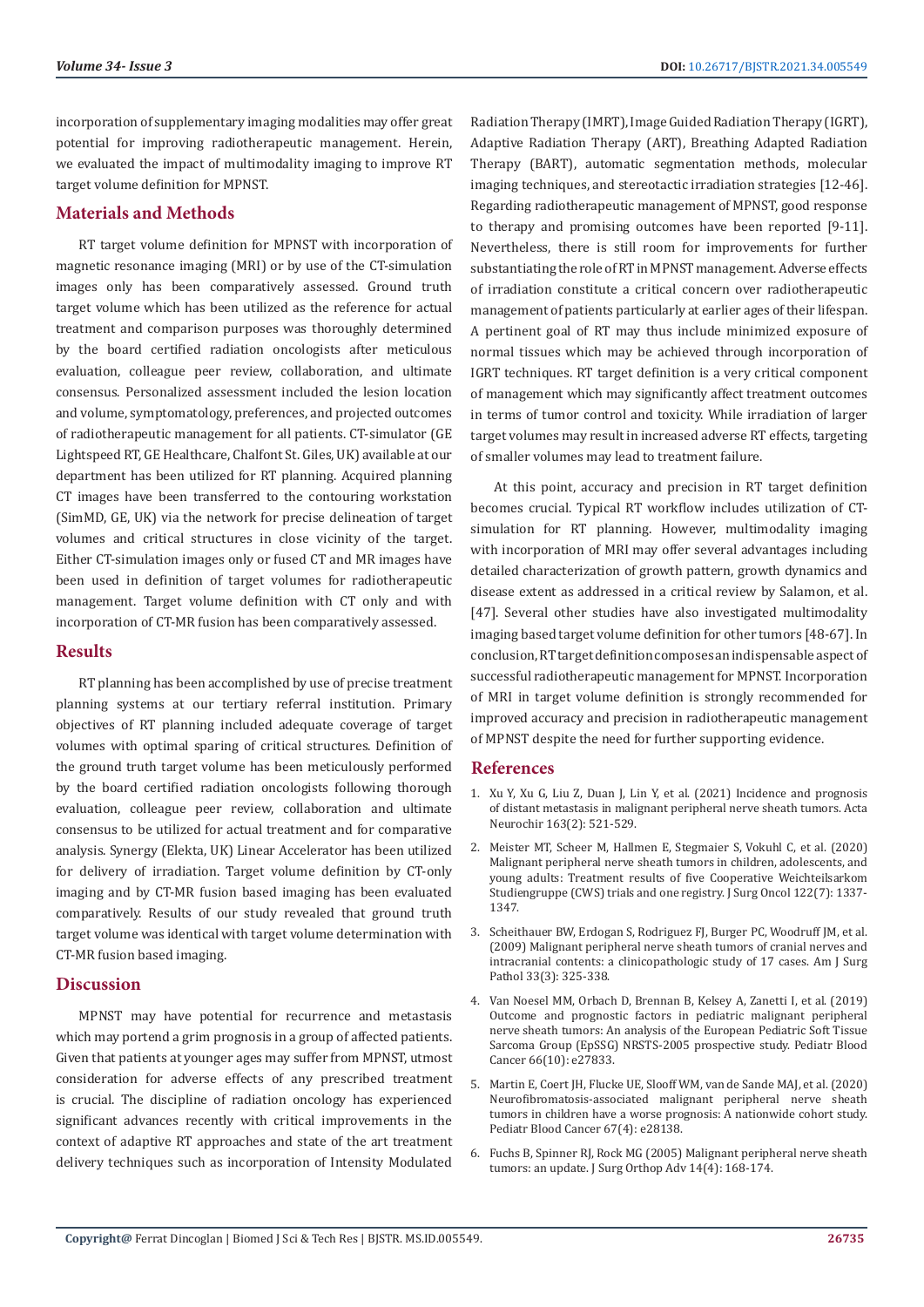- 7. [Tora MS, Xenos D, Texakalidis P, Boulis NM \(2020\) Treatment of](https://pubmed.ncbi.nlm.nih.gov/31209658/)  [neurofibromatosis 1-associated malignant peripheral nerve sheath](https://pubmed.ncbi.nlm.nih.gov/31209658/)  [tumors: a systematic review. Neurosurg Rev 43\(4\): 1039-1046.](https://pubmed.ncbi.nlm.nih.gov/31209658/)
- 8. [Marjanska A, Galazka P, Wysocki M, Styczynski J \(2020\) New Frontiers](https://ar.iiarjournals.org/content/40/4/1817/tab-article-info)  [in Therapy of Peripheral Nerve Sheath Tumors in Patients with](https://ar.iiarjournals.org/content/40/4/1817/tab-article-info)  [Neurofibromatosis Type 1: Latest Evidence and Clinical Implications.](https://ar.iiarjournals.org/content/40/4/1817/tab-article-info)  [Anticancer Res 40\(4\): 1817-1831.](https://ar.iiarjournals.org/content/40/4/1817/tab-article-info)
- 9. [Kahn J, Gillespie A, Tsokos M, Ondos J, Dombi E, et al. \(2014\) Radiation](https://www.ncbi.nlm.nih.gov/pmc/articles/PMC4233912/)  [therapy in management of sporadic and neurofibromatosis type](https://www.ncbi.nlm.nih.gov/pmc/articles/PMC4233912/)  [1-associated malignant peripheral nerve sheath tumors. Front Oncol 4:](https://www.ncbi.nlm.nih.gov/pmc/articles/PMC4233912/)  [324.](https://www.ncbi.nlm.nih.gov/pmc/articles/PMC4233912/)
- 10. [Akhavan A, Binesh F, Ghannadi F, Navabii H \(2012\) Excellent response](https://www.ncbi.nlm.nih.gov/pmc/articles/PMC4544891/)  [of malignant peripheral nerve sheath tumour of retroperitoneum to](https://www.ncbi.nlm.nih.gov/pmc/articles/PMC4544891/)  [radiation therapy. BMJ Case Rep 2012: bcr2012007266.](https://www.ncbi.nlm.nih.gov/pmc/articles/PMC4544891/)
- 11. [Bishop AJ, Zagars GK, Torres KE, Bird JE, Feig BW, et al. \(2018\) Malignant](https://pubmed.ncbi.nlm.nih.gov/27281262/)  [Peripheral Nerve Sheath Tumors: A Single Institution's Experience](https://pubmed.ncbi.nlm.nih.gov/27281262/)  [Using Combined Surgery and Radiation Therapy. Am J Clin Oncol 41\(5\):](https://pubmed.ncbi.nlm.nih.gov/27281262/)  [465-470.](https://pubmed.ncbi.nlm.nih.gov/27281262/)
- 12. [Sager O, Dincoglan F, Demiral S, Uysal B, Gamsiz H, et al. \(2021\) Omission](http://www.ijrsmhs.com/pdf/v6-i1/2.pdf)  [of Radiation Therapy \(RT\) for Metaplastic Breast Cancer \(MBC\): A](http://www.ijrsmhs.com/pdf/v6-i1/2.pdf)  [Review Article. International Journal of Research Studies in Medical and](http://www.ijrsmhs.com/pdf/v6-i1/2.pdf)  [Health Sciences 6\(1\): 10-15.](http://www.ijrsmhs.com/pdf/v6-i1/2.pdf)
- 13. [Sager O, Dincoglan F, Demiral S, Uysal B, Gamsiz H, et al. \(2020\)](https://www.ncbi.nlm.nih.gov/pmc/articles/PMC7288774/)  [Adaptive radiation therapy of breast cancer by repeated imaging during](https://www.ncbi.nlm.nih.gov/pmc/articles/PMC7288774/)  [irradiation. World J Radiol 12\(5\): 68-75.](https://www.ncbi.nlm.nih.gov/pmc/articles/PMC7288774/)
- 14. [Sager O, Dincoglan F, Demiral S, Uysal B, Gamsiz H, et al. \(2019\) Utility](https://pubmed.ncbi.nlm.nih.gov/30465520/)  [of Molecular Imaging with 2-Deoxy-2-\[Fluorine-18\] Fluoro-DGlucose](https://pubmed.ncbi.nlm.nih.gov/30465520/)  [Positron Emission Tomography \(18F-FDG PET\) for Small Cell Lung](https://pubmed.ncbi.nlm.nih.gov/30465520/)  [Cancer \(SCLC\): A Radiation Oncology Perspective. Curr Radiopharm](https://pubmed.ncbi.nlm.nih.gov/30465520/)  [12\(1\): 4-10.](https://pubmed.ncbi.nlm.nih.gov/30465520/)
- 15. [Sager O, Dincoglan F, Demiral S, Uysal B, Gamsiz H, et al. \(2019\) Breathing](https://pubmed.ncbi.nlm.nih.gov/31815096/)  [adapted radiation therapy for leukemia relapse in the breast: A case](https://pubmed.ncbi.nlm.nih.gov/31815096/)  [report. World J Clin Oncol 10\(11\): 369-374.](https://pubmed.ncbi.nlm.nih.gov/31815096/)
- 16. [Sager O, Dincoglan F, Uysal B, Demiral S, Gamsiz H, et al. \(2018\)](https://europepmc.org/article/med/29623550)  [Evaluation of adaptive radiotherapy \(ART\) by use of replanning the](https://europepmc.org/article/med/29623550)  [tumor bed boost with repeated computed tomography \(CT\) simulation](https://europepmc.org/article/med/29623550)  [after whole breast irradiation \(WBI\) for breast cancer patients having](https://europepmc.org/article/med/29623550)  [clinically evident seroma. Jpn J Radiol 36\(6\): 401-406.](https://europepmc.org/article/med/29623550)
- 17. [Sager O, Dincoglan F, Uysal B, Demiral S, Gamsiz H, et al. \(2017\) Splenic](https://elynspublishing.com/journal/article/splenic-irradiation-a-concise-review-of-the-literature)  [Irradiation: A Concise Review of the Literature. J App Hem Bl Tran 1\(1\):](https://elynspublishing.com/journal/article/splenic-irradiation-a-concise-review-of-the-literature)  [101.](https://elynspublishing.com/journal/article/splenic-irradiation-a-concise-review-of-the-literature)
- 18. [Sager O, Beyzadeoglu M, Dincoglan F, Demiral S, Uysal B, et al. \(2015\)](https://pubmed.ncbi.nlm.nih.gov/25702680/)  [Adaptive splenic radiotherapy for symptomatic splenomegaly](https://pubmed.ncbi.nlm.nih.gov/25702680/)  [management in myeloproliferative disorders. Tumori 101\(1\): 84-90.](https://pubmed.ncbi.nlm.nih.gov/25702680/)
- 19. [Ozsavaş EE, Telatar Z, Dirican B, Sager O, Beyzadeo](https://pubmed.ncbi.nlm.nih.gov/25587349/)ğlu M (2014) [Automatic segmentation of anatomical structures from CT scans of](https://pubmed.ncbi.nlm.nih.gov/25587349/)  [thorax for RTP. Comput Math Methods Med 2014: 472890.](https://pubmed.ncbi.nlm.nih.gov/25587349/)
- 20. [Dincoglan F, Beyzadeoglu M, Sager O, Oysul K, Kahya YE, et al. \(2013\)](https://journals.sagepub.com/doi/abs/10.1177/030089161309900113)  [Dosimetric evaluation of critical organs at risk in mastectomized left](https://journals.sagepub.com/doi/abs/10.1177/030089161309900113)[sided breast cancer radiotherapy using breath-hold technique. Tumori](https://journals.sagepub.com/doi/abs/10.1177/030089161309900113)  [99\(1\): 76-82.](https://journals.sagepub.com/doi/abs/10.1177/030089161309900113)
- 21. [Sager O, Beyzadeoglu M, Dincoglan F, Oysul K, Kahya YE, et al. \(2012\)](https://pubmed.ncbi.nlm.nih.gov/22296503/)  [Evaluation of active breathing control-moderate deep inspiration](https://pubmed.ncbi.nlm.nih.gov/22296503/)  [breath-hold in definitive non-small cell lung cancer radiotherapy.](https://pubmed.ncbi.nlm.nih.gov/22296503/)  [Neoplasma 59\(3\): 333-340.](https://pubmed.ncbi.nlm.nih.gov/22296503/)
- 22. Saǧer Ö, Dinçoǧ[lan F, Gamsiz H, Demiral S, Uysal B, et al. \(2012\)](http://cms.galenos.com.tr/Uploads/Article_33333/GMJ-54-220-En.pdf)  [Evaluation of the impact of integrated \[18f\]-fluoro-2-deoxy-D-glucose](http://cms.galenos.com.tr/Uploads/Article_33333/GMJ-54-220-En.pdf)  [positron emission tomography/computed tomography imaging on](http://cms.galenos.com.tr/Uploads/Article_33333/GMJ-54-220-En.pdf)  [staging and radiotherapy treatment volume definition of nonsmall cell](http://cms.galenos.com.tr/Uploads/Article_33333/GMJ-54-220-En.pdf)  [lung cancer. Gulhane Med J 54: 220-227.](http://cms.galenos.com.tr/Uploads/Article_33333/GMJ-54-220-En.pdf)
- 23. [Sager O, Beyzadeoglu M, Dincoglan F, Oysul K, Kahya YE, et al. \(2012\)](https://www.researchgate.net/publication/271205076_The_Role_of_Active_Breathing_Control-Moderate_Deep_Inspiration_Breath-Hold_ABC-mDIBH_Usage_in_non-Mastectomized_Left-sided_Breast_Cancer_Radiotherapy_A_Dosimetric_Evaluation) [The Role of Active Breathing Control-Moderate Deep Inspiration Breath-](https://www.researchgate.net/publication/271205076_The_Role_of_Active_Breathing_Control-Moderate_Deep_Inspiration_Breath-Hold_ABC-mDIBH_Usage_in_non-Mastectomized_Left-sided_Breast_Cancer_Radiotherapy_A_Dosimetric_Evaluation)[Hold \(ABC-mDIBH\) Usage in non-Mastectomized Left-sided Breast](https://www.researchgate.net/publication/271205076_The_Role_of_Active_Breathing_Control-Moderate_Deep_Inspiration_Breath-Hold_ABC-mDIBH_Usage_in_non-Mastectomized_Left-sided_Breast_Cancer_Radiotherapy_A_Dosimetric_Evaluation) [Cancer Radiotherapy: A Dosimetric Evaluation. UHOD - Uluslararasi](https://www.researchgate.net/publication/271205076_The_Role_of_Active_Breathing_Control-Moderate_Deep_Inspiration_Breath-Hold_ABC-mDIBH_Usage_in_non-Mastectomized_Left-sided_Breast_Cancer_Radiotherapy_A_Dosimetric_Evaluation) [Hematoloji-Onkoloji Dergisi 22\(3\): 147-155.](https://www.researchgate.net/publication/271205076_The_Role_of_Active_Breathing_Control-Moderate_Deep_Inspiration_Breath-Hold_ABC-mDIBH_Usage_in_non-Mastectomized_Left-sided_Breast_Cancer_Radiotherapy_A_Dosimetric_Evaluation)
- 24. [Sager O, Beyzadeoglu M, Dincoglan F, Demiral S, Gamsiz H, et al. \(2020\)](https://www.peertechzpublications.com/articles/JSSR-6-198.php) [Multimodality management of cavernous sinus meningiomas with less](https://www.peertechzpublications.com/articles/JSSR-6-198.php) [extensive surgery followed by subsequent irradiation: Implications for](https://www.peertechzpublications.com/articles/JSSR-6-198.php) [an improved toxicity profile. J Surg Surgical Res 6: 056-061.](https://www.peertechzpublications.com/articles/JSSR-6-198.php)
- 25. [Beyzadeoglu M, Sager O, Dincoglan F, Demiral S, Uysal B, et al. \(2020\)](https://www.peertechzpublications.com/articles/JSSR-6-199.php) [Single Fraction Stereotactic Radiosurgery \(SRS\) versus Fractionated](https://www.peertechzpublications.com/articles/JSSR-6-199.php) [Stereotactic Radiotherapy \(FSRT\) for Vestibular Schwannoma \(VS\). J](https://www.peertechzpublications.com/articles/JSSR-6-199.php) [Surg Surgical Res 6: 062-066.](https://www.peertechzpublications.com/articles/JSSR-6-199.php)
- 26. [Dincoglan F, Beyzadeoglu M, Sager O, Demiral S, Uysal B, et al. \(2020\)](https://www.peertechzpublications.com/articles/AOR-6-215.php) [A Concise Review of Irradiation for Temporal Bone Chemodectomas](https://www.peertechzpublications.com/articles/AOR-6-215.php) [\(TBC\). Arch Otolaryngol Rhinol 6: 016-020.](https://www.peertechzpublications.com/articles/AOR-6-215.php)
- 27. [Dincoglan F, Sager O, Uysal B, Demiral S, Gamsiz H, et al. \(2019\)](https://pubmed.ncbi.nlm.nih.gov/31389381/) [Evaluation of hypofractionated stereotactic radiotherapy \(HFSRT\) to](https://pubmed.ncbi.nlm.nih.gov/31389381/) [the resection cavity after surgical resection of brain metastases: A single](https://pubmed.ncbi.nlm.nih.gov/31389381/) [center experience. Indian J Cancer 56\(3\): 202-206.](https://pubmed.ncbi.nlm.nih.gov/31389381/)
- 28. [Dincoglan F, Sager O, Demiral S, Gamsiz H, Uysal B, et al. \(2019\)](https://pubmed.ncbi.nlm.nih.gov/31062735/) [Fractionated stereotactic radiosurgery for locally recurrent brain](https://pubmed.ncbi.nlm.nih.gov/31062735/) [metastases after failed stereotactic radiosurgery. Indian J Cancer 56\(2\):](https://pubmed.ncbi.nlm.nih.gov/31062735/) [151-156.](https://pubmed.ncbi.nlm.nih.gov/31062735/)
- 29. [Demiral S, Dincoglan F, Sager O, Uysal B, Gamsiz H, et al. \(2018\)](https://pdfs.semanticscholar.org/1da4/6f62a3049e6bbd894784f5ed1a1aebb2af78.pdf) [Contemporary Management of Meningiomas with Radiosurgery. Int J](https://pdfs.semanticscholar.org/1da4/6f62a3049e6bbd894784f5ed1a1aebb2af78.pdf) [Radiol Imaging Technol 4\(2\): 1-8.](https://pdfs.semanticscholar.org/1da4/6f62a3049e6bbd894784f5ed1a1aebb2af78.pdf)
- 30. [Dincoglan F, Sager O, Demiral S, Uysal B, Gamsiz H, et al. \(2017\)](https://www.oatext.com/pdf/NDT-1-119.pdf)  [Radiosurgery for recurrent glioblastoma: A review article. Neurol](https://www.oatext.com/pdf/NDT-1-119.pdf)  [Disord Therap 1\(4\): 1-5.](https://www.oatext.com/pdf/NDT-1-119.pdf)
- 31. [Demiral S, Dincoglan F, Sager O, Gamsiz H, Uysal B, et al. \(2016\)](https://europepmc.org/article/med/27659448) [Hypofractionated stereotactic radiotherapy \(HFSRT\) for who grade I](https://europepmc.org/article/med/27659448) [anterior clinoid meningiomas \(ACM\). Jpn J Radiol 34\(11\): 730-737.](https://europepmc.org/article/med/27659448)
- 32. [Gamsiz H, Beyzadeoglu M, Sager O, Demiral S, Dincoglan F, et al. \(2015\)](https://pubmed.ncbi.nlm.nih.gov/25702673/) [Evaluation of stereotactic body radiation therapy in the management of](https://pubmed.ncbi.nlm.nih.gov/25702673/) [adrenal metastases from non-small cell lung cancer. Tumori 101\(1\): 98-](https://pubmed.ncbi.nlm.nih.gov/25702673/) [103.](https://pubmed.ncbi.nlm.nih.gov/25702673/)
- 33. [Sager O, Dincoglan F, Beyzadeoglu M \(2015\) Stereotactic radiosurgery of](https://pubmed.ncbi.nlm.nih.gov/25768334/) [glomus jugulare tumors: Current concepts, recent advances and future](https://pubmed.ncbi.nlm.nih.gov/25768334/) [perspectives. CNS Oncol 4\(2\): 105-114.](https://pubmed.ncbi.nlm.nih.gov/25768334/)
- 34. [Dincoglan F, Beyzadeoglu M, Sager O, Demiral S, Gamsiz H, et al.](https://pubmed.ncbi.nlm.nih.gov/25791534/) [\(2015\) Management of patients with recurrent glioblastoma using](https://pubmed.ncbi.nlm.nih.gov/25791534/) [hypofractionated stereotactic radiotherapy. Tumori 101\(2\): 179-184.](https://pubmed.ncbi.nlm.nih.gov/25791534/)
- 35. [Demiral S, Beyzadeoglu M, Sager O, Dincoglan F, Gamsiz H, et al.](https://www.researchgate.net/publication/278083491_Evaluation_of_Linear_Accelerator_Linac-Based_Stereotactic_Radiosurgery_Srs_for_The_Treatment_of_Craniopharyngiomas) [\(2014\) Evaluation of Linear Accelerator \(Linac\)-Based Stereotactic](https://www.researchgate.net/publication/278083491_Evaluation_of_Linear_Accelerator_Linac-Based_Stereotactic_Radiosurgery_Srs_for_The_Treatment_of_Craniopharyngiomas) [Radiosurgery \(Srs\) for the Treatment of Craniopharyngiomas. UHOD-](https://www.researchgate.net/publication/278083491_Evaluation_of_Linear_Accelerator_Linac-Based_Stereotactic_Radiosurgery_Srs_for_The_Treatment_of_Craniopharyngiomas)[Uluslararasi Hematoloji Onkoloji Dergisi 24\(2\): 123-129.](https://www.researchgate.net/publication/278083491_Evaluation_of_Linear_Accelerator_Linac-Based_Stereotactic_Radiosurgery_Srs_for_The_Treatment_of_Craniopharyngiomas)
- 36. [Gamsiz H, Beyzadeoglu M, Sager O, Dincoglan F, Demiral S, et al. \(2014\)](https://www.researchgate.net/publication/323420845_Management_of_Pulmonary_Oligometastases_by_Stereotactic_Body_Radiotherapy) [Management of pulmonary oligometastases by stereotactic body](https://www.researchgate.net/publication/323420845_Management_of_Pulmonary_Oligometastases_by_Stereotactic_Body_Radiotherapy) [radiotherapy. Tumori 100\(2\): 179-183.](https://www.researchgate.net/publication/323420845_Management_of_Pulmonary_Oligometastases_by_Stereotactic_Body_Radiotherapy)
- 37. [Demiral S, Beyzadeoglu M, Sager O, Dincoglan F, Gamsiz H, et al. \(2014\)](https://www.researchgate.net/publication/278083491_Evaluation_of_Linear_Accelerator_Linac-Based_Stereotactic_Radiosurgery_Srs_for_The_Treatment_of_Craniopharyngiomas) [Evaluation of linear accelerator \(linac\)-based stereotactic radiosurgery](https://www.researchgate.net/publication/278083491_Evaluation_of_Linear_Accelerator_Linac-Based_Stereotactic_Radiosurgery_Srs_for_The_Treatment_of_Craniopharyngiomas) [\(srs\) for the treatment of craniopharyngiomas. UHOD - Uluslararasi](https://www.researchgate.net/publication/278083491_Evaluation_of_Linear_Accelerator_Linac-Based_Stereotactic_Radiosurgery_Srs_for_The_Treatment_of_Craniopharyngiomas) [Hematoloji-Onkoloji Dergisi 24\(2\): 123-129.](https://www.researchgate.net/publication/278083491_Evaluation_of_Linear_Accelerator_Linac-Based_Stereotactic_Radiosurgery_Srs_for_The_Treatment_of_Craniopharyngiomas)
- 38. [Dincoglan F, Sager O, Gamsiz H, Uysal B, Demiral S, et al. \(2014\)](https://journals.sagepub.com/doi/abs/10.1700/1578.17210) Management of patients with  $\geq 4$  brain metastases using stereotactic [radiosurgery boost after whole brain irradiation. Tumori 100\(3\): 302-](https://journals.sagepub.com/doi/abs/10.1700/1578.17210) [306.](https://journals.sagepub.com/doi/abs/10.1700/1578.17210)
- 39. [Sager O, Beyzadeoglu M, Dincoglan F, Gamsiz H, Demiral S, et al. \(2014\)](https://pubmed.ncbi.nlm.nih.gov/24852863/) [Evaluation of linear accelerator-based stereotactic radiosurgery in the](https://pubmed.ncbi.nlm.nih.gov/24852863/) [management of glomus jugulare tumors. Tumori 100\(2\): 184-188.](https://pubmed.ncbi.nlm.nih.gov/24852863/)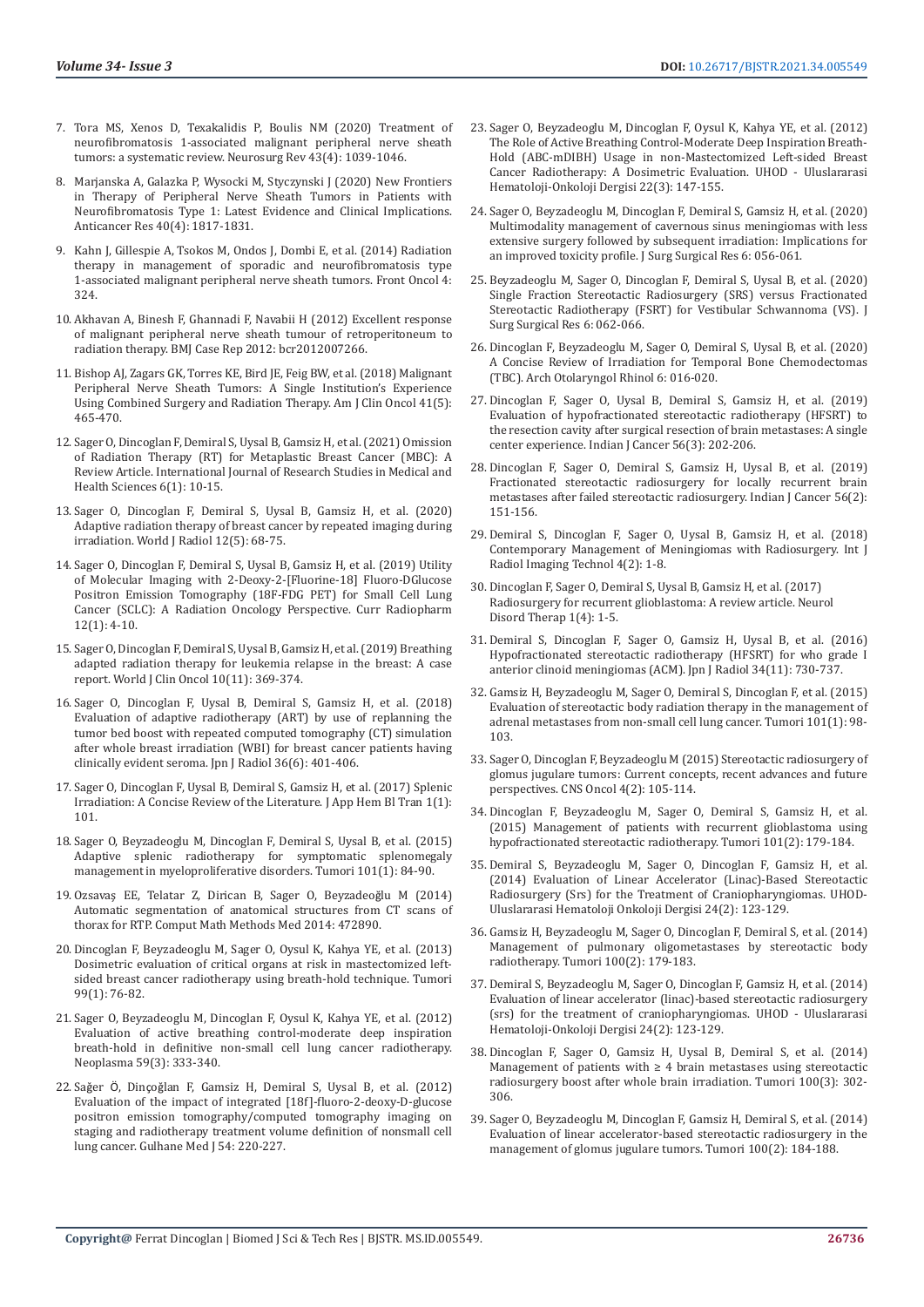- 40. [Sager O, Beyzadeoglu M, Dincoglan F, Uysal B, Gamsiz H, et al. \(2014\)](https://www.ncbi.nlm.nih.gov/pmc/articles/PMC6074929/)  [Evaluation of linear accelerator \(LINAC\)-based stereotactic radiosurgery](https://www.ncbi.nlm.nih.gov/pmc/articles/PMC6074929/)  [\(SRS\) for cerebral cavernous malformations: A 15-year single-center](https://www.ncbi.nlm.nih.gov/pmc/articles/PMC6074929/)  [experience. Ann Saudi Med 34\(1\): 54-58.](https://www.ncbi.nlm.nih.gov/pmc/articles/PMC6074929/)
- 41. [Sager O, Beyzadeoglu M, Dincoglan F, Demiral S, Uysal B, et al. \(2013\)](https://pubmed.ncbi.nlm.nih.gov/24362867/)  [Management of vestibular schwannomas with linear accelerator-based](https://pubmed.ncbi.nlm.nih.gov/24362867/)  [stereotactic radiosurgery: a single center experience. Tumori 99\(5\):](https://pubmed.ncbi.nlm.nih.gov/24362867/)  [617-622.](https://pubmed.ncbi.nlm.nih.gov/24362867/)
- 42. [Dincoglan F, Beyzadeoglu M, Sager O, Uysal B, Demiral S, et al. \(2013\)](https://pubmed.ncbi.nlm.nih.gov/24065489/)  [Evaluation of linear accelerator-based stereotactic radiosurgery in the](https://pubmed.ncbi.nlm.nih.gov/24065489/)  [management of meningiomas: A single center experience. J BUON 18\(3\):](https://pubmed.ncbi.nlm.nih.gov/24065489/)  [717-722.](https://pubmed.ncbi.nlm.nih.gov/24065489/)
- 43. [Demiral S, Beyzadeoglu M, Uysal B, Oysul K, Kahya YE, et al. \(2013\)](https://pubmed.ncbi.nlm.nih.gov/23374003/)  [Evaluation of stereotactic body radiotherapy \(SBRT\) boost in the](https://pubmed.ncbi.nlm.nih.gov/23374003/)  [management of endometrial cancer. Neoplasma 60\(3\): 322-327.](https://pubmed.ncbi.nlm.nih.gov/23374003/)
- 44. [Dincoglan F, Sager O, Gamsiz H, Uysal B, Demiral S, et al. \(2012\)](http://cms.galenos.com.tr/Uploads/Article_33319/GMJ-54-190-En.pdf)  [Stereotactic radiosurgery for intracranial tumors: A single center](http://cms.galenos.com.tr/Uploads/Article_33319/GMJ-54-190-En.pdf)  [experience. Gulhane Med J 54: 190-198.](http://cms.galenos.com.tr/Uploads/Article_33319/GMJ-54-190-En.pdf)
- 45. [Dincoglan F, Beyzadeoglu M, Sager O, Oysul K, Sirin S, et al. \(2012\)](https://journals.sagepub.com/doi/10.1177/030089161209800514)  [Image-guided positioning in intracranial non-invasive stereotactic](https://journals.sagepub.com/doi/10.1177/030089161209800514)  [radiosurgery for the treatment of brain metastasis. Tumori 98\(5\): 630-](https://journals.sagepub.com/doi/10.1177/030089161209800514) [635.](https://journals.sagepub.com/doi/10.1177/030089161209800514)
- 46. [Sirin S, Oysul K, Surenkok S, Sager O, Dincoglan F, et al. \(2011\) Linear](https://pubmed.ncbi.nlm.nih.gov/22191314/)  [accelerator-based stereotactic radiosurgery in recurrent glioblastoma:](https://pubmed.ncbi.nlm.nih.gov/22191314/)  [A single center experience. Vojnosanit Pregl 68\(11\): 961-966.](https://pubmed.ncbi.nlm.nih.gov/22191314/)
- 47. [Salamon J, Mautner VF, Adam G, Derlin T \(2015\) Multimodal Imaging](https://pubmed.ncbi.nlm.nih.gov/26333104/)  [in Neurofibromatosis Type 1-associated Nerve Sheath Tumors. Rofo](https://pubmed.ncbi.nlm.nih.gov/26333104/)  [187\(12\): 1084-1092.](https://pubmed.ncbi.nlm.nih.gov/26333104/)
- 48. [Sager O, Dincoglan F, Demiral S, Beyzadeoglu M \(2020\) Assessment of](https://juniperpublishers.com/ctoij/pdf/CTOIJ.MS.ID.555959.pdf)  [Target Volume Definition for Irradiation of Hemangiopericytomas: An](https://juniperpublishers.com/ctoij/pdf/CTOIJ.MS.ID.555959.pdf)  [Original Article. Canc Therapy & Oncol Int J 17\(2\): 1-4.](https://juniperpublishers.com/ctoij/pdf/CTOIJ.MS.ID.555959.pdf)
- 49. [Sager O, Dincoglan F, Demiral S, Beyzadeoglu M \(2020\) Evaluation](http://www.ijrsmhs.com/pdf/v5-i10/2.pdf)  [of Treatment Volume Determination for Irradiation of chordoma: An](http://www.ijrsmhs.com/pdf/v5-i10/2.pdf)  [Original Article. International Journal of Research Studies in Medical](http://www.ijrsmhs.com/pdf/v5-i10/2.pdf)  [and Health Sciences 5\(10\): 3-8.](http://www.ijrsmhs.com/pdf/v5-i10/2.pdf)
- 50. [Dincoglan F, Demiral S, Sager O, Beyzadeoglu M \(2020\) Utility of](https://biomedres.us/fulltexts/BJSTR.MS.ID.004311.php)  [Multimodality Imaging Based Target Volume Definition for Radiosurgery](https://biomedres.us/fulltexts/BJSTR.MS.ID.004311.php)  [of Trigeminal Neuralgia: An Original Article. Biomed J Sci & Tech Res](https://biomedres.us/fulltexts/BJSTR.MS.ID.004311.php)  [26\(1\): 19728-19732.](https://biomedres.us/fulltexts/BJSTR.MS.ID.004311.php)
- 51. [Dincoglan F, Beyzadeoglu M, Demiral S, Sager O \(2020\) Assessment of](https://www.arcjournals.org/pdfs/ajcs/v6-i1/1.pdf)  [Treatment Volume Definition for Irradiation of Spinal Ependymomas:](https://www.arcjournals.org/pdfs/ajcs/v6-i1/1.pdf)  [An Original Article. ARC Journal of Cancer Science 6\(1\): 1-6.](https://www.arcjournals.org/pdfs/ajcs/v6-i1/1.pdf)
- 52. [Demiral S, Beyzadeoglu M, Dincoglan F, Sager O \(2020\) Assessment of](https://openaccesspub.org/jhor/article/1323)  [Target Volume Definition for Radiosurgery of Atypical Meningiomas](https://openaccesspub.org/jhor/article/1323)  [with Multimodality Imaging. Journal of Hematology and Oncology](https://openaccesspub.org/jhor/article/1323)  [Research 3\(4\): 14-21.](https://openaccesspub.org/jhor/article/1323)
- 53. [Sager O, Demiral S, Dincoglan F, Beyzadeoglu M \(2020\) Target Volume](https://juniperpublishers.com/ctoij/CTOIJ.MS.ID.555917.php)  [Definition for Stereotactic Radiosurgery \(SRS\) Of Cerebral Cavernous](https://juniperpublishers.com/ctoij/CTOIJ.MS.ID.555917.php)  [Malformations \(CCMs\). Canc Therapy & Oncol Int J 15: 555917.](https://juniperpublishers.com/ctoij/CTOIJ.MS.ID.555917.php)
- 54. [Beyzadeoglu M, Dincoglan F, Sager O, Demiral S \(2020\) Determination](https://www.researchgate.net/publication/342594295_Determination_of_Radiosurgery_Treatment_Volume_for_Intracranial_Germ_Cell_Tumors_GCTS)  [of Radiosurgery Treatment Volume for Intracranial Germ Cell Tumors](https://www.researchgate.net/publication/342594295_Determination_of_Radiosurgery_Treatment_Volume_for_Intracranial_Germ_Cell_Tumors_GCTS)

[\(GCTS\). Asian Journal of Pharmacy, Nursing and Medical Sciences 8\(3\):](https://www.researchgate.net/publication/342594295_Determination_of_Radiosurgery_Treatment_Volume_for_Intracranial_Germ_Cell_Tumors_GCTS) [18-23.](https://www.researchgate.net/publication/342594295_Determination_of_Radiosurgery_Treatment_Volume_for_Intracranial_Germ_Cell_Tumors_GCTS)

- 55. [Beyzadeoglu M, Dincoglan F, Demiral S, Sager O \(2020\) Target](http://www.ijrsmhs.com/pdf/v5-i3/5.pdf) [Volume Determination for Precise Radiation Therapy \(RT\) of Central](http://www.ijrsmhs.com/pdf/v5-i3/5.pdf) [Neurocytoma: An Original Article. International Journal of Research](http://www.ijrsmhs.com/pdf/v5-i3/5.pdf) [Studies in Medical and Health Sciences 5\(3\): 29-34.](http://www.ijrsmhs.com/pdf/v5-i3/5.pdf)
- 56. [Demiral S, Beyzadeoglu M, Dincoglan F, Sager O \(2020\) Evaluation](https://biomedres.us/fulltexts/BJSTR.MS.ID.004461.php) [of Radiosurgery Target Volume Definition for Tectal Gliomas with](https://biomedres.us/fulltexts/BJSTR.MS.ID.004461.php) [Incorporation of Magnetic Resonance Imaging \(MRI\): An Original](https://biomedres.us/fulltexts/BJSTR.MS.ID.004461.php) Article. Biomedical Journal of Scientific & Technical Research (BISTR) [27\(2\): 20543-20547.](https://biomedres.us/fulltexts/BJSTR.MS.ID.004461.php)
- 57. [Sager O, Dincoglan F, Demiral S, Beyzadeoglu M \(2020\) Radiosurgery](https://jmpas.com/admin/assets/article_issue/1588008403JMPAS_MARCH_-APRIL_2020.pdf) [Treatment Volume Determination for Brain Lymphomas with and](https://jmpas.com/admin/assets/article_issue/1588008403JMPAS_MARCH_-APRIL_2020.pdf) [without Incorporation of Multimodality Imaging. Journal of Medical](https://jmpas.com/admin/assets/article_issue/1588008403JMPAS_MARCH_-APRIL_2020.pdf) [Pharmaceutical and Allied Sciences 9\(1\): 2398-2404.](https://jmpas.com/admin/assets/article_issue/1588008403JMPAS_MARCH_-APRIL_2020.pdf)
- 58. [Dincoglan F, Sager O, Demiral S, Beyzadeoglu M \(2019\) Incorporation](http://article.scholarena.com/Incorporation-of-Multimodality-Imaging-in-Radiosurgery-Planning-for-Craniopharyngiomas-An-Original-Article.pdf)<br>of Multimodality Imaging in Radiosurgery Planning for of Multimodality Imaging in Radiosurgery Planning [Craniopharyngiomas: An Original Article. SAJ Cancer Sci 6\(1\): 1-3.](http://article.scholarena.com/Incorporation-of-Multimodality-Imaging-in-Radiosurgery-Planning-for-Craniopharyngiomas-An-Original-Article.pdf)
- 59. [Demiral S, Sager O, Dincoglan F, Beyzadeoglu M \(2019\) Assessment of](https://juniperpublishers.com/ctoij/pdf/CTOIJ.MS.ID.555857.pdf) [Computed Tomography \(CT\) And Magnetic Resonance Imaging \(MRI\)](https://juniperpublishers.com/ctoij/pdf/CTOIJ.MS.ID.555857.pdf) [Based Radiosurgery Treatment Planning for Pituitary Adenomas. Canc](https://juniperpublishers.com/ctoij/pdf/CTOIJ.MS.ID.555857.pdf) [Therapy & Oncol Int J 13\(2\): 555857.](https://juniperpublishers.com/ctoij/pdf/CTOIJ.MS.ID.555857.pdf)
- 60. [Sager O, Dincoglan F, Demiral S, Beyzadeoglu M \(2020\) Evaluation of](https://www.arcjournals.org/pdfs/ajcs/v6-i1/3.pdf) [Target Volume Determination for Irradiatıon of Pilocytic Astrocytomas:](https://www.arcjournals.org/pdfs/ajcs/v6-i1/3.pdf) [An Original Article. ARC Journal of Cancer Science 6\(1\): 19-23.](https://www.arcjournals.org/pdfs/ajcs/v6-i1/3.pdf)
- 61. [Beyzadeoglu M, Sager O, Dincoglan F, Demiral S \(2019\) Evaluation](https://www.acanceresearch.com/cancer-research/evaluation-of-target-definition-for-stereotactic-reirradiation-of-recurrent-glioblastoma.php?aid=24150) [of Target Definition for Stereotactic Reirradiation of Recurrent](https://www.acanceresearch.com/cancer-research/evaluation-of-target-definition-for-stereotactic-reirradiation-of-recurrent-glioblastoma.php?aid=24150) [Glioblastoma. Arch Can Res 7\(1\): 3.](https://www.acanceresearch.com/cancer-research/evaluation-of-target-definition-for-stereotactic-reirradiation-of-recurrent-glioblastoma.php?aid=24150)
- 62. [Demiral S, Sager O, Dincoglan F, Beyzadeoglu M \(2019\) Assessment](https://juniperpublishers.com/ctoij/CTOIJ.MS.ID.555909.php) [of target definition based on Multimodality imaging for radiosurgical](https://juniperpublishers.com/ctoij/CTOIJ.MS.ID.555909.php) [Management of glomus jugulare tumors \(GJTs\). Canc Therapy & Oncol](https://juniperpublishers.com/ctoij/CTOIJ.MS.ID.555909.php) [Int J 15\(2\): 555909.](https://juniperpublishers.com/ctoij/CTOIJ.MS.ID.555909.php)
- 63. [Sager O, Dincoglan F, Demiral S, Gamsiz H, Uysal B, et al. \(2019\)](https://www.hindawi.com/journals/cmra/2019/4282754/) [Evaluation of the Impact of Magnetic Resonance Imaging \(MRI\) on Gross](https://www.hindawi.com/journals/cmra/2019/4282754/) [Tumor Volume \(GTV\) Definition for Radiation Treatment Planning](https://www.hindawi.com/journals/cmra/2019/4282754/) [\(RTP\) of Inoperable High Grade Gliomas \(HGGs\). Concepts in Magnetic](https://www.hindawi.com/journals/cmra/2019/4282754/) [Resonance Part A 2019: 4282754.](https://www.hindawi.com/journals/cmra/2019/4282754/)
- 64. [Sager O, Dincoglan F, Demiral S, Gamsiz H, Uysal B, et al. \(2019\) Utility](https://clinmedjournals.org/articles/ijccr/international-journal-of-cancer-and-clinical-research-ijccr-6-119.php?jid=ijccr) [of Magnetic Resonance Imaging \(Imaging\) in Target Volume Definition](https://clinmedjournals.org/articles/ijccr/international-journal-of-cancer-and-clinical-research-ijccr-6-119.php?jid=ijccr) [for Radiosurgery of Acoustic Neuromas. Int J Cancer Clin Res 6\(3\): 119.](https://clinmedjournals.org/articles/ijccr/international-journal-of-cancer-and-clinical-research-ijccr-6-119.php?jid=ijccr)
- 65. [Dincoglan F, Sager O, Demiral S, Beyzadeoglu M \(2019\) Multimodality](https://www.ajouronline.com/index.php/AJPNMS/article/view/5661) [Imaging for Radiosurgical Management of Arteriovenous Malformations.](https://www.ajouronline.com/index.php/AJPNMS/article/view/5661) [Asian Journal of Pharmacy, Nursing and Medical Sciences 7\(1\): 7-12.](https://www.ajouronline.com/index.php/AJPNMS/article/view/5661)
- 66. [Sager O, Dincoglan F, Demiral S, Beyzadeoglu M \(2019\) Evaluation of](https://pdfs.semanticscholar.org/ac1b/75ccd16c848ea8163c0d0cc9a5112016c6b8.pdf) [Radiosurgery Target Volume Determination for Meningiomas Based on](https://pdfs.semanticscholar.org/ac1b/75ccd16c848ea8163c0d0cc9a5112016c6b8.pdf) [Computed Tomography \(CT\) And Magnetic Resonance Imaging \(MRI\).](https://pdfs.semanticscholar.org/ac1b/75ccd16c848ea8163c0d0cc9a5112016c6b8.pdf) [Cancer Sci Res Open Access 5\(2\): 1-4.](https://pdfs.semanticscholar.org/ac1b/75ccd16c848ea8163c0d0cc9a5112016c6b8.pdf)
- 67. [Demiral S, Sager O, Dincoglan F, Uysal B, Gamsiz H, et al. \(2018\)](https://ideas.repec.org/a/adp/jctoij/v12y2018i5p13-16.html) [Evaluation of Target Volume Determination for Single Session](https://ideas.repec.org/a/adp/jctoij/v12y2018i5p13-16.html) [Stereotactic Radiosurgery \(SRS\) of Brain Metastases. Canc Therapy &](https://ideas.repec.org/a/adp/jctoij/v12y2018i5p13-16.html) [Oncol Int J 12: 555848.](https://ideas.repec.org/a/adp/jctoij/v12y2018i5p13-16.html)